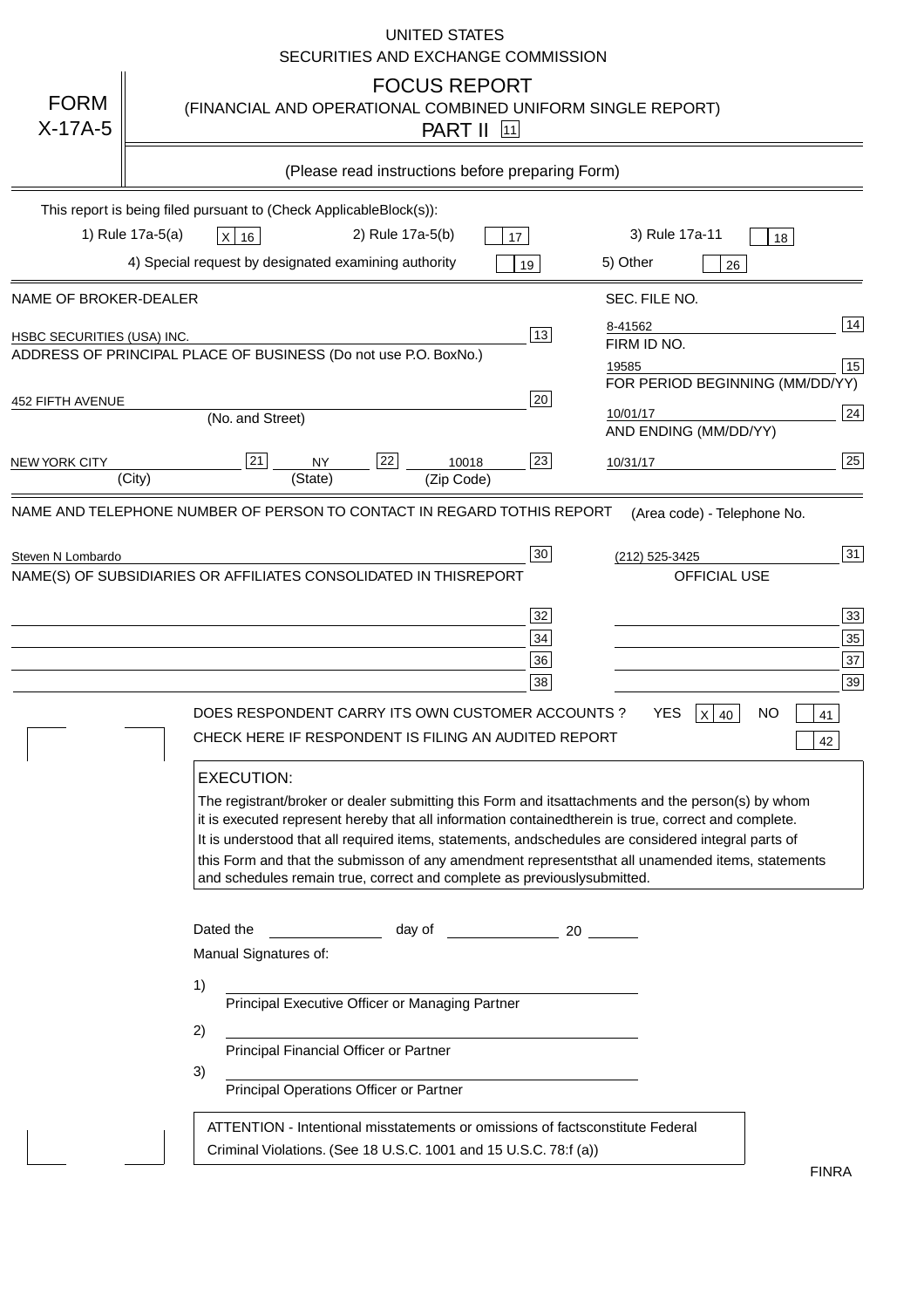BROKER OR DEALER

HSBC SECURITIES (USA) INC.

10/31/17

as of

## STATEMENT OF SEGREGATION REQUIREMENTS AND FUNDS IN SEGREGATION FOR CUSTOMERS TRADING ON U.S. COMMODITY EXCHANGES

| SEGREGATION REQUIREMENTS (Section 4d(2) of the CEAct)                                          |                              |
|------------------------------------------------------------------------------------------------|------------------------------|
| 1. Net ledger balance                                                                          |                              |
| A. Cash                                                                                        | \$<br>123,407,999 7010       |
| B. Securities (at market)                                                                      | 1,038,688,285 7020           |
| 2. Net unrealized profit (loss) in open futures contracts<br>traded on a contract market       | 279,841,957 7030             |
| 3. Exchange traded options                                                                     |                              |
| A. Add market value of open option contracts purchased on a<br>contract market                 | 44,255,140 7032              |
| B. Deduct market value of open option contracts granted (sold)<br>on a contract market         | 11,448,438) 7033             |
| 4. Net equity (deficit) (add lines 1, 2, and 3)                                                | 1,474,744,943 7040           |
| 5. Accounts liquidating to a deficit and accounts with debit<br>balances                       |                              |
| - gross amount                                                                                 | 6,733,319<br>7045            |
|                                                                                                |                              |
| Less: amount offset by customer owned securities                                               | $6,733,319$ ) 7047<br>∩ 7050 |
| 6. Amount required to be segregated (add lines 4 and 5)                                        | \$<br>1,474,744,943 7060     |
|                                                                                                |                              |
| FUNDS IN SEGREGATED ACCOUNTS                                                                   |                              |
| 7. Deposited in segregated funds bank accounts                                                 |                              |
| A. Cash                                                                                        | 7070<br>39,672,909           |
| B. Securities representing investments of customers' funds<br>(at market)                      | 7080<br>$\Omega$             |
| C. Securities held for particular customers or option customers<br>in lieu of cash (at market) | 118,707,163 7090             |
| 8. Margins on deposit with derivatives clearing organizations<br>of contract markets           |                              |
| A. Cash                                                                                        | \$<br>428,932,503 7100       |
| B. Securities representing investments of customers' funds<br>(at market)                      | 0 7110                       |
| C. Securities held for particular customers or option customers<br>in lieu of cash (at market) | 800,848,897 7120             |
| 9. Net settlement from (to) derivatives clearing organizations<br>of contract markets          | 7,430,248 7130               |
| 10. Exchange traded options                                                                    |                              |
| A. Value of open long option contracts                                                         | 44,255,140 7132              |
| B. Value of open short option contracts                                                        | 11,448,438 7133              |
| 11. Net equities with other FCMs                                                               |                              |
| A. Net liquidating equity                                                                      | 5,822,847 7140               |
| B. Securities representing investments of customers' funds<br>(at market)                      | 7160                         |
| C. Securities held for particular customers or option customers<br>in lieu of cash (at market) | 7170                         |
| 12. Segregated funds on hand (describe:                                                        | 7150<br>119,132,225          |
| 13. Total amount in segregation (add lines 7 through 12)                                       | 1,553,353,494 7180           |
| 14. Excess (deficiency) funds in segregation (subtract line 6<br>from line 13)                 | \$.<br>78,608,551 7190       |
| 15. Management Target Amount for Excess funds in segregation                                   | 67,000,000 7194<br>£         |
| 16. Excess (deficiency) funds in segregation over (under) Management Target Amount Excess      | 11,608,551 7198<br>\$        |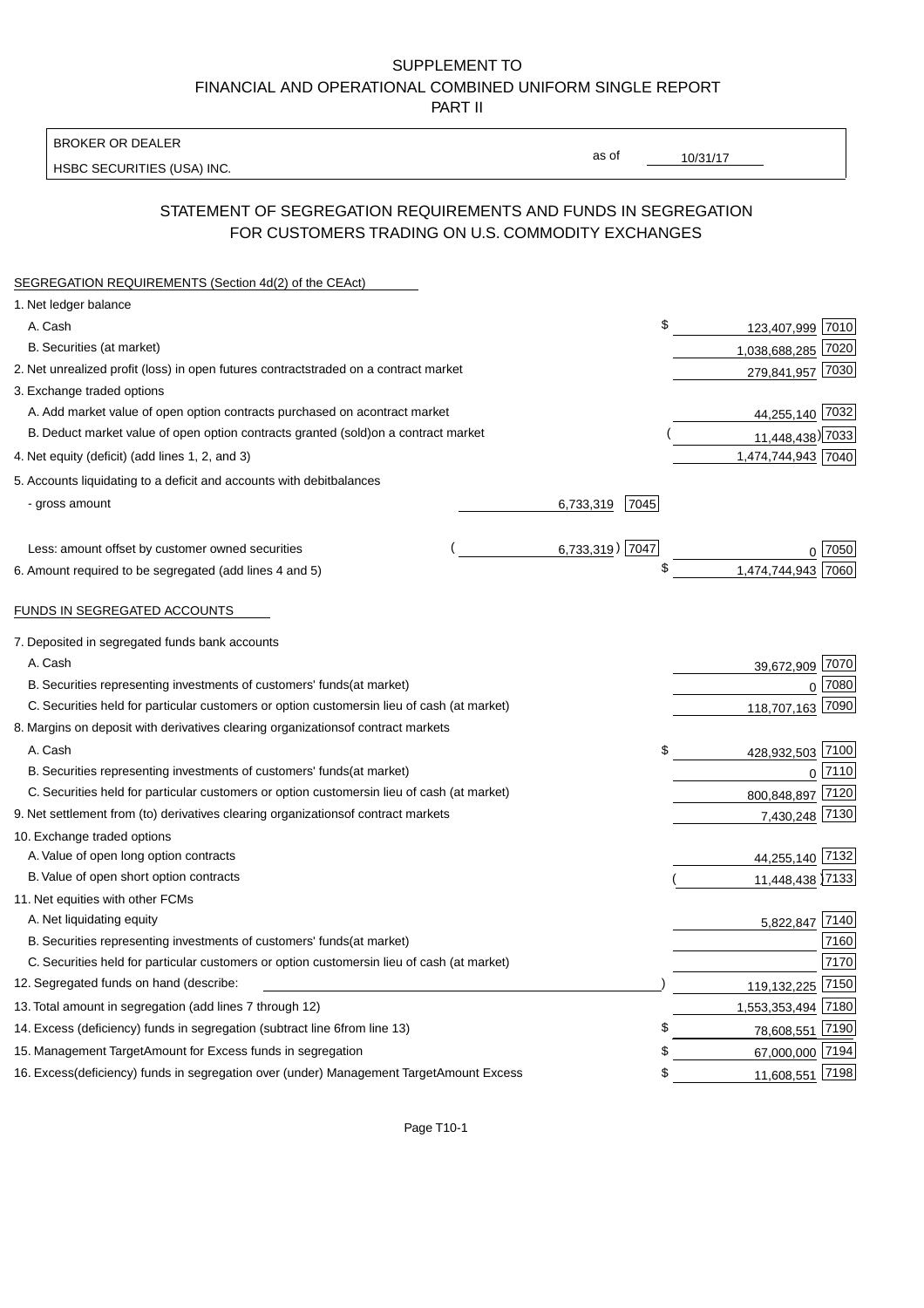PART II

 $\overline{\phantom{a}}$ 

| <b>BROKER OR DEALER</b>                                                              |                                                                                                          | as of    |      |
|--------------------------------------------------------------------------------------|----------------------------------------------------------------------------------------------------------|----------|------|
| HSBC SECURITIES (USA) INC.                                                           |                                                                                                          | 10/31/17 |      |
|                                                                                      | STATEMENT OF SEGREGATION REQUIREMENTS AND FUNDS IN SEGREGATION<br>FOR CUSTOMERS' DEALER OPTIONS ACCOUNTS |          |      |
| 1. Amount required to be segregated in accordance<br>with Commission regulation 32.6 |                                                                                                          | \$       | 7200 |
| 2. Funds in segregated accounts                                                      |                                                                                                          |          |      |
| A. Cash                                                                              | \$                                                                                                       | 7210     |      |
| B. Securities (at market)<br>C. Total                                                |                                                                                                          | 7220     | 7230 |
| 3. Excess (deficiency) funds in segregation                                          |                                                                                                          |          |      |
| (subtract line 2.C from line 1)                                                      |                                                                                                          |          | 7240 |

 $\overline{1}$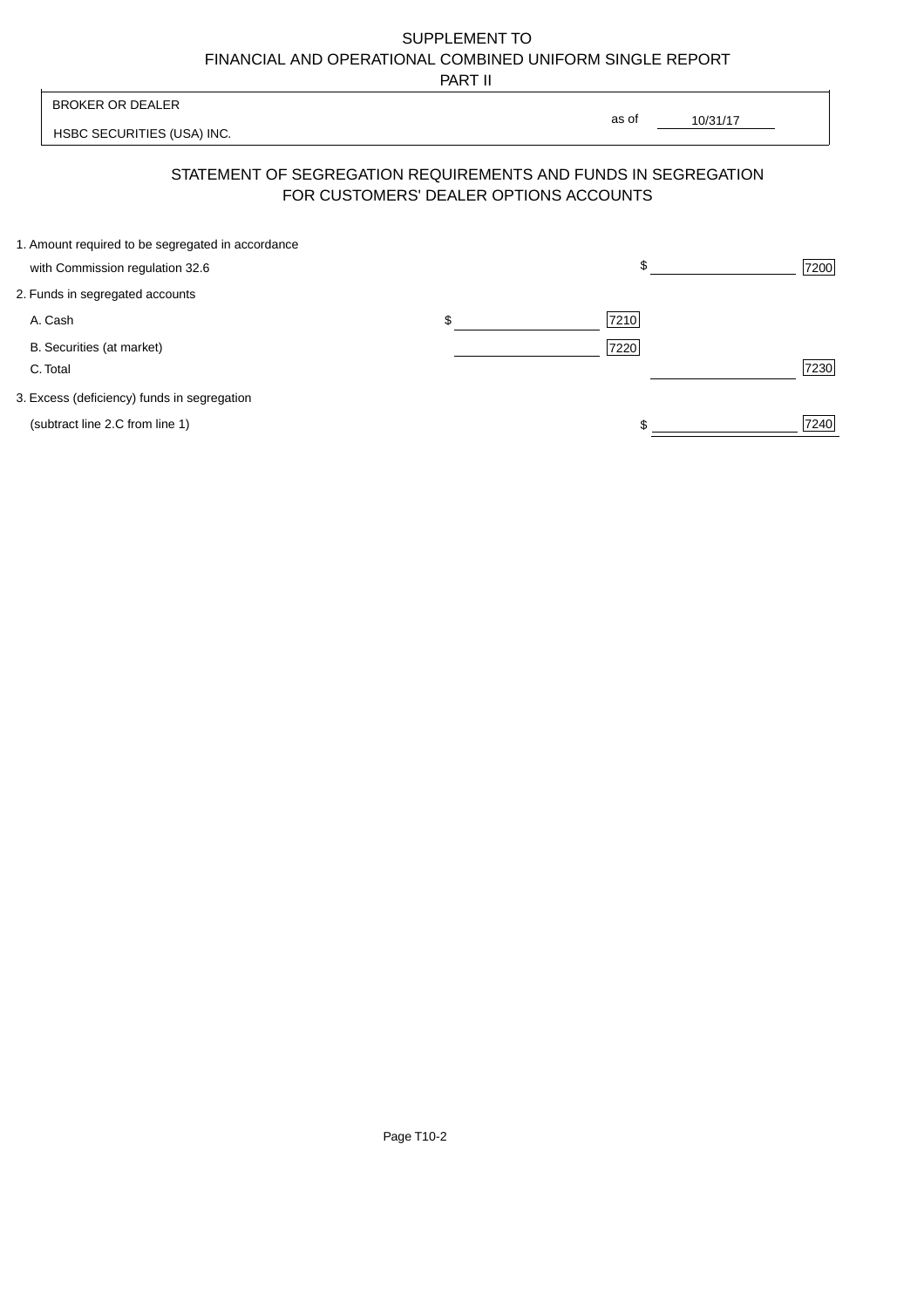PART II

HSBC SECURITIES (USA) INC. The state of the second second in the second second second in the second second second second second second second second second second second second second second second second second second sec BROKER OR DEALER

as of

### STATEMENT OF SECURED AMOUNTS AND FUNDS HELD IN SEPARATE ACCOUNTS PURSUANT TO COMMISSION REGULATION 30.7

#### FOREIGN FUTURES AND FOREIGN OPTIONS SECURED AMOUNTS

| Amount required to be set aside pursuant to law, rule or<br>regulation of a foreign government<br>or a rule of a self-regulatory organization authorized<br>thereunder                       |                                   |                    | \$<br>0                         | 7305          |
|----------------------------------------------------------------------------------------------------------------------------------------------------------------------------------------------|-----------------------------------|--------------------|---------------------------------|---------------|
| 1. Net ledger balance - Foreign Futures and Foreign Option Trading - All Customers<br>A. Cash<br><b>B.</b> Securities<br>(at market)                                                         |                                   |                    | \$<br>103,213,078<br>79,308,018 | 7315<br> 7317 |
| 2. Net unrealized profit (loss) in open futures contracts traded on a foreign                                                                                                                | board of trade                    |                    | (51, 215, 871)                  | 7325          |
| 3. Exchange traded options<br>A. Market value of open option contracts purchased on a foreign board of trade<br>B. Market value of open contracts granted (sold) on a foreign board of trade |                                   |                    | 0<br>U                          | 7335<br>7337  |
| 4. Net equity (deficit) (add lines 1.2. and 3.)                                                                                                                                              |                                   |                    | \$<br>131,305,225               | 7345          |
| 5. Accounts liquidating to a deficit and accounts with<br>debit balances - gross<br>amount                                                                                                   |                                   | 7351<br>3,254,905  |                                 |               |
| Less: amount offset by customer owned securities                                                                                                                                             |                                   | $3,251,198$ $7352$ | 3,707                           | 7354          |
| 6. Amount required to be set aside as the secured amount - Net Liquidating                                                                                                                   | Equity Method (add lines 4 and 5) |                    | \$<br>131,308,932               | 7355          |
| 7. Greater of amount required to be set aside pursuant to foreign jurisdiction (above) or                                                                                                    | line 6.                           |                    | \$<br>131,308,932               | 7360          |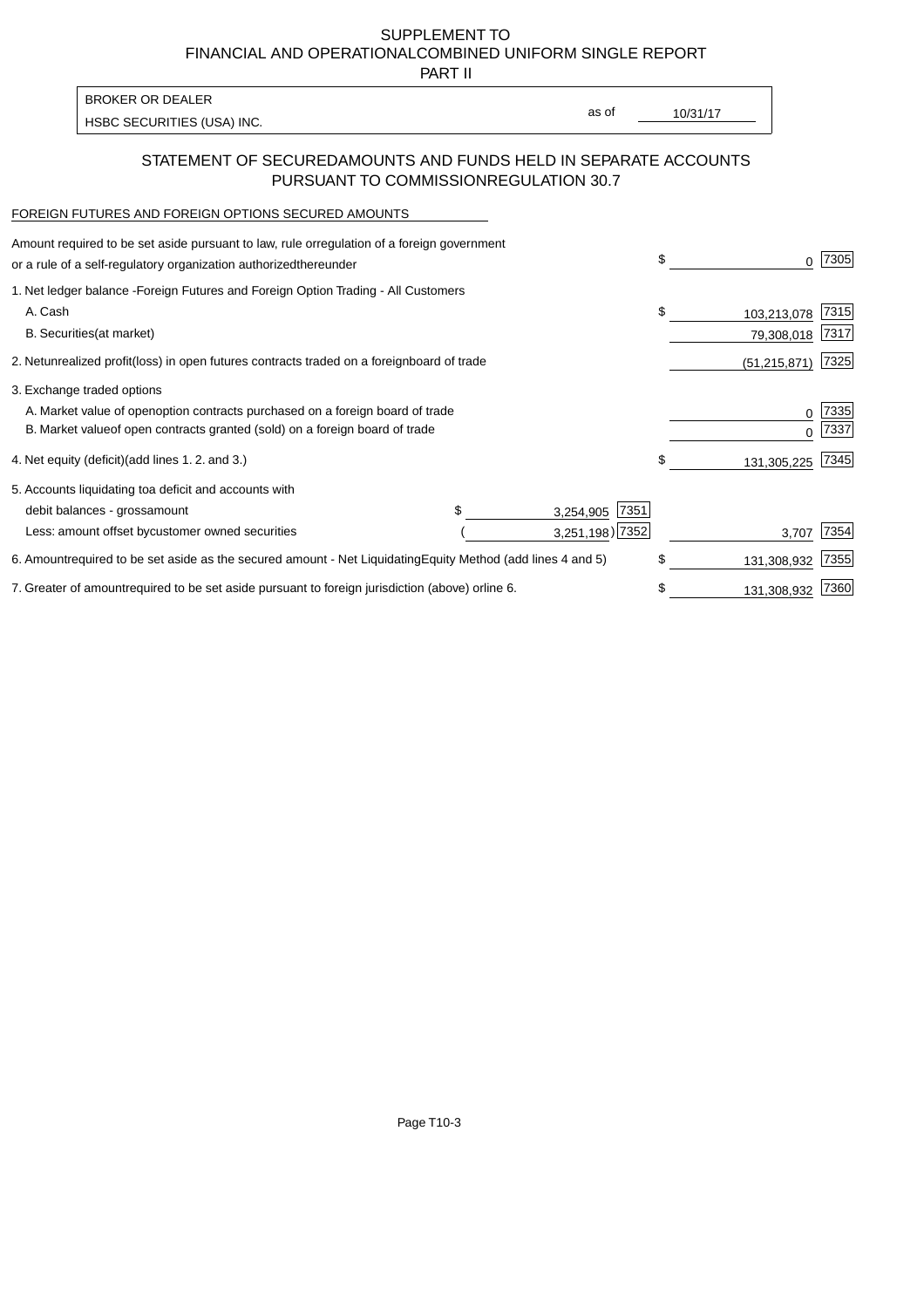PART II

| <b>BROKER OR DEALER</b>                                                                           |                       |                 |                  |
|---------------------------------------------------------------------------------------------------|-----------------------|-----------------|------------------|
| HSBC SECURITIES (USA) INC.                                                                        | as of                 | 10/31/17        |                  |
|                                                                                                   |                       |                 |                  |
| STATEMENT OF SECURED AMOUNTS AND FUNDS HELD IN SEPARATE<br>PURSUANT TO COMMISSION REGULATION 30.7 |                       | <b>ACCOUNTS</b> |                  |
| FUNDS DEPOSITED IN SEPARATE REGULATION 30.7 ACCOUNTS                                              |                       |                 |                  |
| 1. Cash in banks                                                                                  |                       |                 |                  |
| A. Banks located in the United States                                                             | \$<br>48,254,250 7500 |                 |                  |
| B. Other banks qualified under Regulation 30.7                                                    |                       |                 |                  |
| 7510<br>Name(s):<br><b>HARRIS TRUST</b>                                                           | $0$  7520  \$         |                 | 48,254,250 7530  |
| 2. Securities                                                                                     |                       |                 |                  |
| A. In safekeeping with banks located in the United States                                         | \$<br>34,579,373 7540 |                 |                  |
| B. In safekeeping with other banks qualified under Regulation<br>30.7                             |                       |                 |                  |
| 7550<br>Name(s):<br><b>HARRIS TRUST</b>                                                           | $0$ 7560              |                 | 34,579,373 7570  |
| 3. Equities with registered futures commission merchants                                          |                       |                 |                  |
| A. Cash                                                                                           | \$<br>$0$ 7580        |                 |                  |
| <b>B.</b> Securities                                                                              | 7590<br>0             |                 |                  |
| C. Unrealized gain (loss) on open futures contracts                                               | 7600<br>$\mathbf 0$   |                 |                  |
| D. Value of long option contracts                                                                 | $0$ 7610              |                 |                  |
| E. Value of short option contracts                                                                | $0)$ 7615             |                 | 0 7620           |
| 4. Amounts held by clearing organizations of foreign boards of<br>trade                           |                       |                 |                  |
| Name(s):<br>7630                                                                                  |                       |                 |                  |
| A. Cash                                                                                           | \$<br>7640            |                 |                  |
| <b>B.</b> Securities                                                                              | 7650                  |                 |                  |
| C. Amount due to (from) clearing organizations - daily<br>variation                               | 7660                  |                 |                  |
| D. Value of long option contracts                                                                 | 7670                  |                 |                  |
| E. Value of short option contracts                                                                | ) 7675                |                 | 7680             |
| 5. Amounts held by members of foreign boards of trade<br>Name(s):<br>7690                         |                       |                 |                  |
| A. Cash                                                                                           | \$<br>92,362,636 7700 |                 |                  |
| <b>B.</b> Securities                                                                              | 44,728,644 7710       |                 |                  |
| C. Unrealized gain (loss) on open futures contracts                                               | $(51, 215, 871)$ 7720 |                 |                  |
| D. Value of long option contracts                                                                 | $0$ 7730              |                 |                  |
| E. Value of short option contracts                                                                | $_0$ ) 7735           |                 | 85,875,409 7740  |
| 6. Amounts with other depositories designated by a foreign<br>board of trade<br>7750<br>Name(s):  |                       |                 | 0 7760           |
| 7. Segregated funds on hand (describe:                                                            |                       |                 | 0 7765           |
| 8. Total funds in separate section 30.7 accounts                                                  |                       | \$              | 168,709,032 7770 |
| 9. Excess (deficiency) set Aside Funds for Secured Amount (subtract Line 7 Secured                |                       |                 |                  |
| Statement page T10-3 from Line 8)                                                                 |                       | \$              | 37,400,100 7380  |
| 10. Management Target Amount for Excess funds in separate section 30.7 accounts                   |                       | \$              | 25,000,000 7780  |
|                                                                                                   |                       |                 |                  |
| 11. Excess (deficiency) funds in separate 30.7 accounts over (under) Management Target            |                       | \$              | 12,400,100 7785  |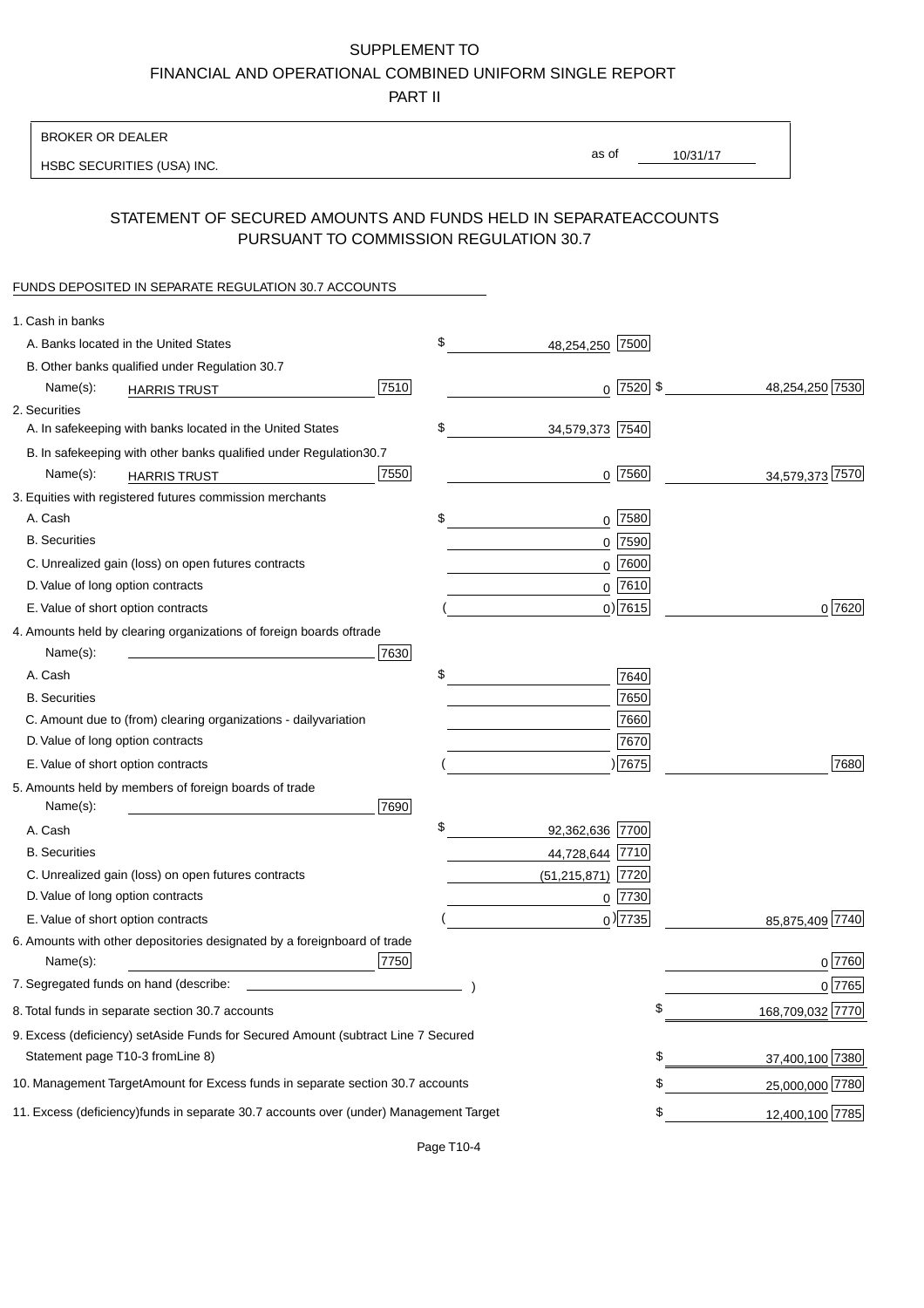PART II

HSBC SECURITIES (USA) INC. The state of the state of the state of the state of the state of the state of the state of the state of the state of the state of the state of the state of the state of the state of the state of BROKER OR DEALER

as of

#### STATEMENT OF CLEARED SWAPS CUSTOMER SEGREGATION REQUIREMENTS AND FUNDS IN CLEARED SWAPS CUSTOMER ACCOUNTS UNDER 4D(F) OF THE CEA

| <b>Cleared Swaps Customer Requirements</b>                                                                  |                          |
|-------------------------------------------------------------------------------------------------------------|--------------------------|
| 1. Net ledger balance                                                                                       |                          |
| A. Cash                                                                                                     | \$<br>334,871,376 8500   |
| B. Securities (at market)                                                                                   | 387,139,872 8510         |
| 2. Net unrealized profit (loss) in open cleared swaps                                                       | 255,734,135 8520         |
| 3. Cleared swaps options                                                                                    |                          |
| A. Market value of open cleared swaps option contracts purchased                                            | 0   8530                 |
| B. Market value of open cleared swaps option contracts granted (sold)                                       | $0)$ 8540                |
| 4. Net equity (deficit) (add lines 1, 2, and 3)                                                             | \$<br>977,745,383 8550   |
| 5. Accounts liquidating to a deficit and accounts with                                                      |                          |
| 2,445,114 8560<br>debit balances - gross amount<br>\$                                                       |                          |
| 2,439,493) 8570<br>Less: amount offset by customer owned securities                                         | 5,621 8580               |
| 6. Amount required to be segregated for cleared swaps customers (add lines 4 and 5)                         | \$<br>977,751,004 8590   |
| Funds in Cleared Swaps Customer Segregated Accounts                                                         |                          |
| 7. Deposited in cleared swaps customer segregated accounts at banks                                         |                          |
| A. Cash                                                                                                     | \$<br>2,029,053 8600     |
| B. Securities representing investments of cleared swaps customers' funds (at market)                        | 0 8610                   |
| C. Securities held for particular cleared swaps customers in lieu of cash (at market)                       | 17,925,800 8620          |
| 8. Margins on deposit with derivatives clearing organizations in cleared swaps customer segregated accounts |                          |
| A. Cash                                                                                                     | 749,963,592 8630         |
| B. Securities representing investments of cleared swaps customers' funds (at market)                        | 8640<br>0                |
| C. Securities<br>held for particular cleared swaps customers in lieu of cash (at market)                    | 8650<br>369,214,071      |
| 9. Net settlement from (to) derivatives clearing organizations                                              | $(5,448,752)$ 8660       |
| 10. Cleared swaps options                                                                                   |                          |
| A. Value of open cleared swaps long option contracts                                                        | $0^{8670}$               |
| B. Value of open cleared swaps short option contracts                                                       | $0$ ) 8680               |
| 11. Net equities with other FCMs                                                                            |                          |
| A. Net liquidating equity                                                                                   | $0^{8690}$               |
| B. Securities representing investments of cleared swaps customers' funds (at market)                        | $0 \frac{8700}{ }$       |
| C. Securities held for particular cleared swaps customers in lieu of cash (at market)                       | 0 8710                   |
| 12. Cleared swaps customer funds on hand (describe:                                                         | $0 \;  8715 $            |
| 13. Total amount in cleared swaps customer segregation (add lines 7 through 12)                             | \$<br>1,133,683,764 8720 |
| 14. Excess (deficiency) funds in cleared swaps customer segregation (subtract line 6 from line 13)          | 155,932,760 8730         |
| 15. Management Target Amount for Excess funds in cleared swaps segregated accounts                          | \$<br>138,000,000 8760   |
| 16. Excess<br>(deficiency) funds in cleared swaps customer segregated accounts over                         |                          |
| <b>Management Target Excess</b><br>(under)                                                                  | \$<br>17,932,760 8770    |